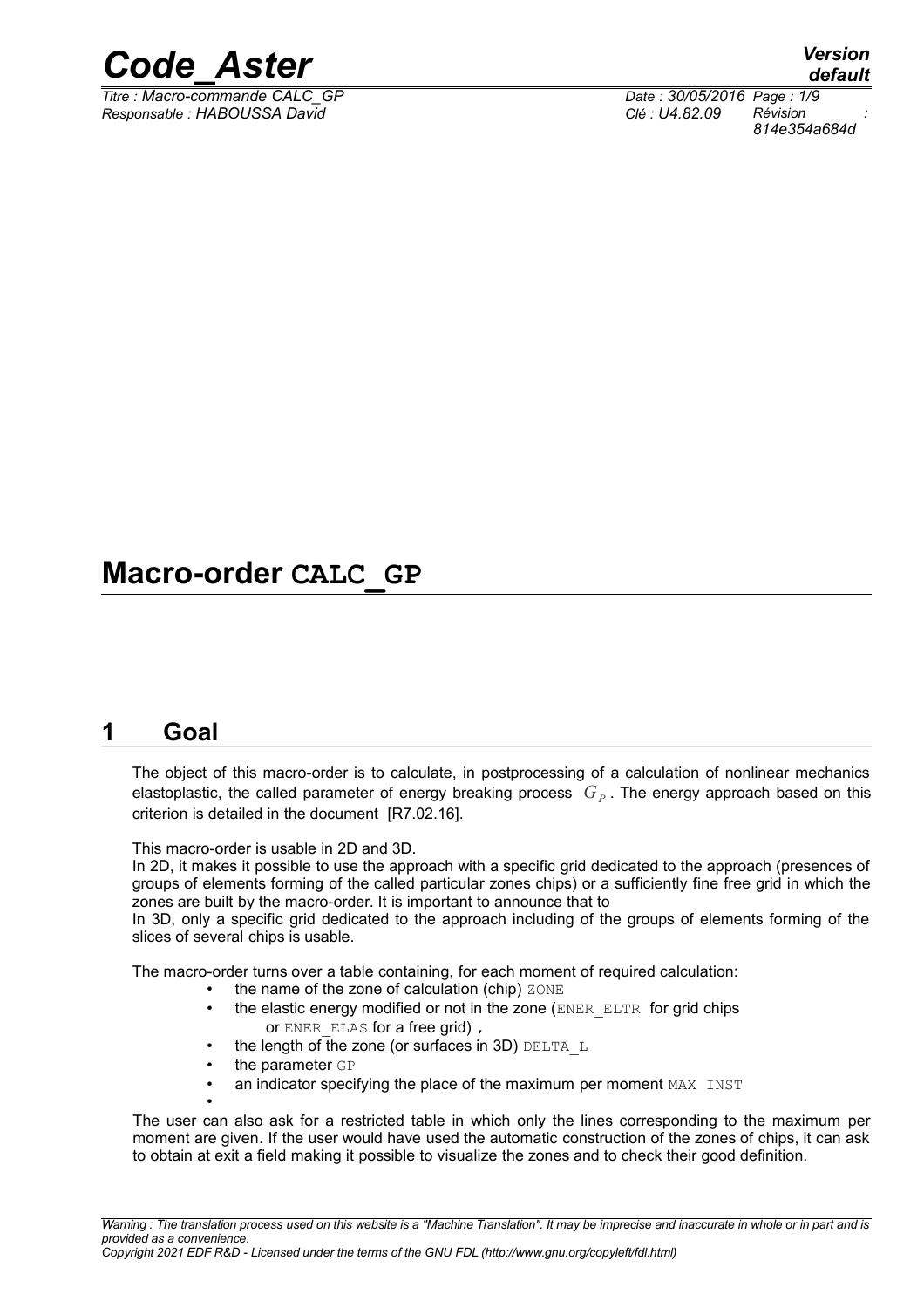*Titre : Macro-commande CALC\_GP Date : 30/05/2016 Page : 2/9 Responsable : HABOUSSA David Clé : U4.82.09 Révision :*

*814e354a684d*

## **2 Syntax**

| $[table] = CALC_GP ($                                                                                                                                                                                                                                                               |                                                                    |
|-------------------------------------------------------------------------------------------------------------------------------------------------------------------------------------------------------------------------------------------------------------------------------------|--------------------------------------------------------------------|
| $\text{\textbullet}$ RESULT = resumeca,                                                                                                                                                                                                                                             | [result]                                                           |
| $\begin{array}{rcl}\n\text{\large $\bullet$ } \texttt{LIST\_INT} & = & \texttt{moment}\,,\\ \n\text{\large $\Diamond$ } \texttt{PRECISION} & = & \texttt{/prec}\,,\\ \n\text{\large $\Diamond$ } \texttt{1E-6}\n\end{array}$<br>$\Diamond$ CRITERION = / 'ABSOLUTE'<br>/ 'RELATIVE' | [1 R]<br>[R]<br>[DEFECT]<br>[DEFECT]                               |
| $\lozenge \text{ GPMAX} = \text{ CO} (\text{YABGPMAX}^\prime)$                                                                                                                                                                                                                      | [CO]                                                               |
| #Pour the case 2D:<br>$\Diamond$ TRANCHE 2D = F (<br>$\bullet\;\; \overline{\text{ZONE\_MALL}}\; \qquad \  \  =\;\; /\; \text{NOT'}$<br>$=$ / 'YES'                                                                                                                                 |                                                                    |
| #SI ZONE_MAIL = 'YES':<br>$\bullet$ GROUP_MA = $l$ _group<br>$\bullet$ SIZE = 1_taille                                                                                                                                                                                              | [l group ma]<br>$[1 R]$                                            |
| #SI ZONE_MAIL = 'NOT':<br>$\bullet$ SIZE = $l_c$ [R]<br>$\bullet$ CENTER = center<br>$= R$<br>$\blacklozenge$ RAY<br>$\bullet$ ANGLE = $\theta$<br>$\bullet \text{ NB } \text{ZONE} \qquad \qquad = \text{ N}$<br>$\Diamond$ CHAMP_VISU = CO ('FIELD')<br>$\overline{\phantom{a}}$  | [R, R, R]<br>[R]<br>$\lceil R \rceil$<br>$\lceil 1 \rceil$<br>[CO] |
| #Pour the case 3D:<br>$\Diamond$ TRANCHE 3D = F (<br>$\bullet$ GROUP_MA = $l$ _group<br>$\left( \right)$<br>#Si TRANCHE 2D:<br>$/$ 'YES'<br>$\bullet$ SYME $=$<br>/ $'$ NOT $'$<br>#Si TRANCHE 3D:                                                                                  | $[1$ <sup>o</sup> group $m$ a]                                     |
| bottom<br>$\bullet$ FOND FISS =<br>$\lambda$                                                                                                                                                                                                                                        | [bottom]                                                           |

## **3 Elastoplastic model of rupture energy Gp**

The energy model of prediction of the rupture in elastoplasticity is described more in detail in the reference material [R7.02.16].

The goal of this model is to consider the loading critical of starting of cleavage in an elastoplastic structure; it thus represents a deterministic alternative to the models based on the levels of principal constraint which are Beremin or Bordet (also available in *Code\_Aster*).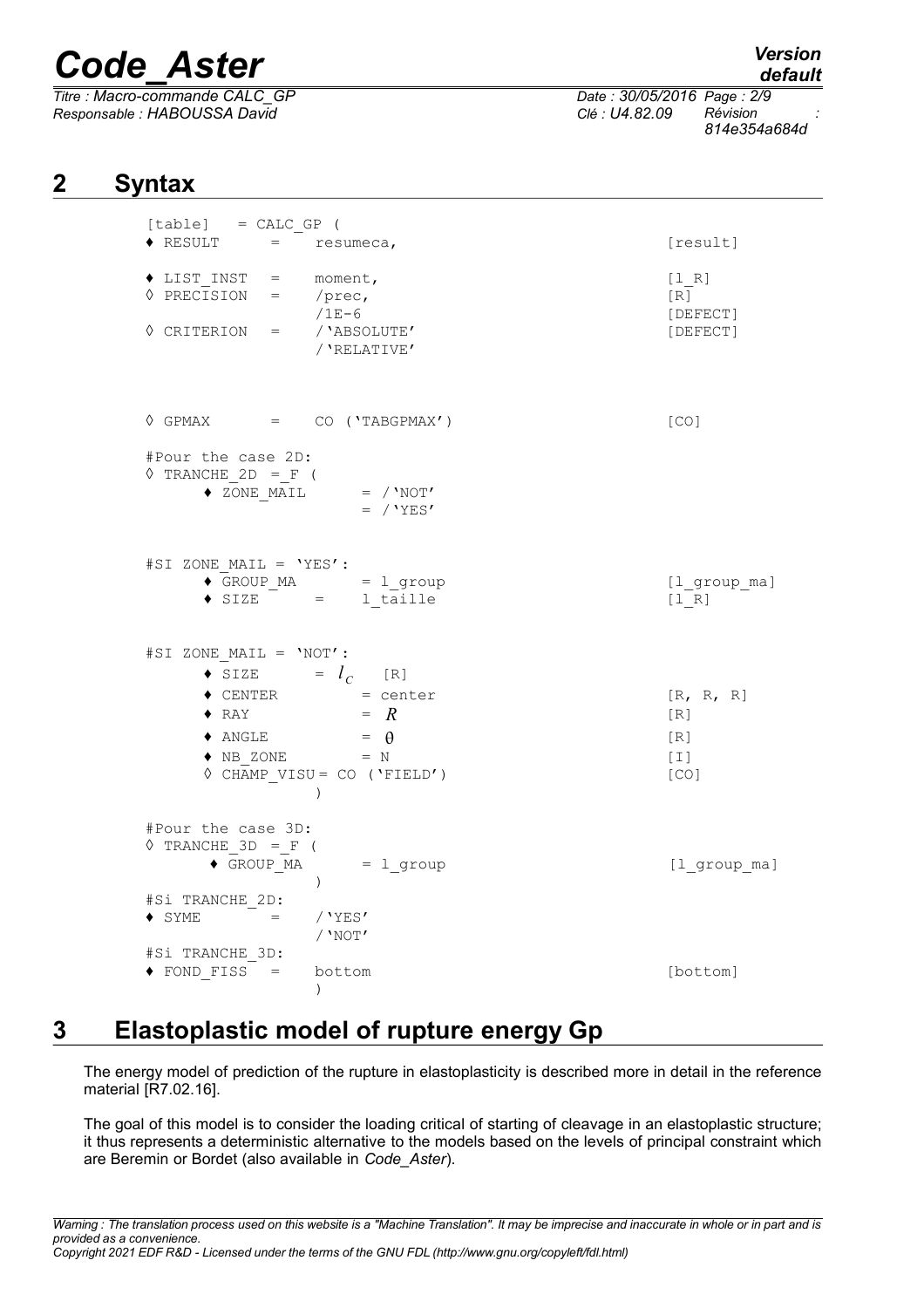*Responsable : HABOUSSA David Clé : U4.82.09 Révision :*

*Titre : Macro-commande CALC\_GP Date : 30/05/2016 Page : 3/9 814e354a684d*

*default*

The model is based on a representation of the defect by a notch; the principle of minimization of the potential energy of the structure compared to the projection of defect only makes it possible final to lead to a criterion on average elastic energy present in particular zones *C*(*l*) downstream from the notch and called commonly chips. Figure [3-1](#page-2-0) present a definition of these zones, which are thus measured since the bottom of the notch until a distance  $|l|$  ;  $|L_C|$  represent the diameter of the notch here.



<span id="page-2-0"></span> **Figure 3-1 - Definition of the zone of interest.**

The criterion of cleavage is written then:

$$
(\exists l>0)\tilde{G}_P(l) \geq G_{PC} \text{ with } \tilde{G}_P(l) = \frac{\int_{C(l)} \Phi_{el}^{traction} d\Omega}{l} \,,
$$

where  $\Phi_{el}^{traction} = \frac{\lambda}{2}$ 2  $H(tr(\epsilon))$ *tr* $(\epsilon)^2 + \mu \sum_{i=1}$ 3  $H\left(\boldsymbol{\epsilon}_{i}\right) \boldsymbol{\epsilon}_{i}^{2}$  ,  $H$  represent the Heaviside function,  $\ \boldsymbol{\epsilon}\,$  represent

the tensor of the elastic strain,  $\epsilon_i$  represent the principal elastic strain.and  $G_{PC}$  is a parameter material to be determined. In 3D, the distance *l* is replaced by the surface of the chip in the plan of propagation of the notch.

In order to carry out the calculation of elastic energy in these zones called chips, two solutions exist in 2D:

- to have defined these zones in the grid  $\Phi_{el}^{fraction} = \frac{\lambda}{2}$ 2  $H(tr(\epsilon))$ *tr* $(\epsilon)^2 + \mu \sum_{i=1}$ 3  $H(\epsilon_{\scriptscriptstyle i})\epsilon_{\scriptscriptstyle i}^2$
- to define these zones a posteriori in the free grid  $\Phi_{el} = \frac{1}{2}$ 2 σ $A^{-1}$ σ



<span id="page-2-1"></span> **Figure 3-2 - Classical grid with definition of the chips.**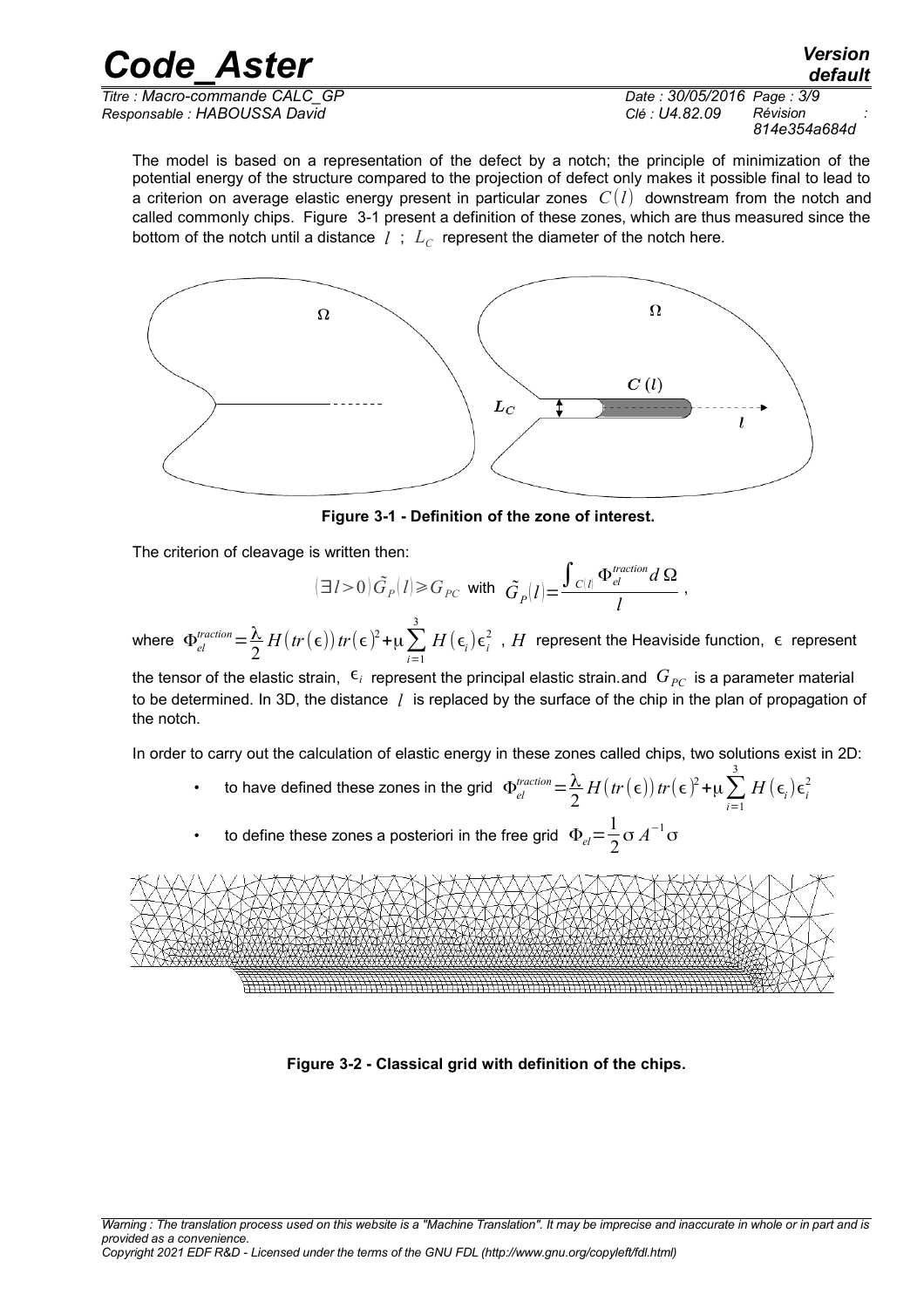*default*

*Titre : Macro-commande CALC\_GP Date : 30/05/2016 Page : 4/9 Responsable : HABOUSSA David Clé : U4.82.09 Révision :*

*814e354a684d*

In the first case, the Figure [3-2](#page-2-1) present a view of the grid to be used. This grid comprises 95 chips of small (with a grid each one by 8 quadrangular finite elements), then a zone of déraffinement. With each chip a group with meshs must then be associated.

In the second case, the Figure [3-3](#page-3-0) present a possibility of grid around the notch. This grid must be sufficiently fine in this zone in order to allow a reliable calculation of the parameter of the energy method.



<span id="page-3-0"></span> **Figure 3-3 - Free grid without definition of the chips.**

In 3D, one introduces the concept of slice, each slice containing several chips. The slices follow one another while skirting the face of defect, which is a line. In 2D, there is only one slice, the bottom of defect being brought back to 1 point. One defines the chips of the 1st slice in the same way as in 2D, with the difference which the meshs are voluminal and are obligatorily hexahedral; one continues the list by adding the chips of the 2nd slice in the same way; one obtains with final list  $nb_{\text{copeaux}} \times nb_{\text{tranches}}$  groups of meshs.



**Figure 3-4 Definition of the slices**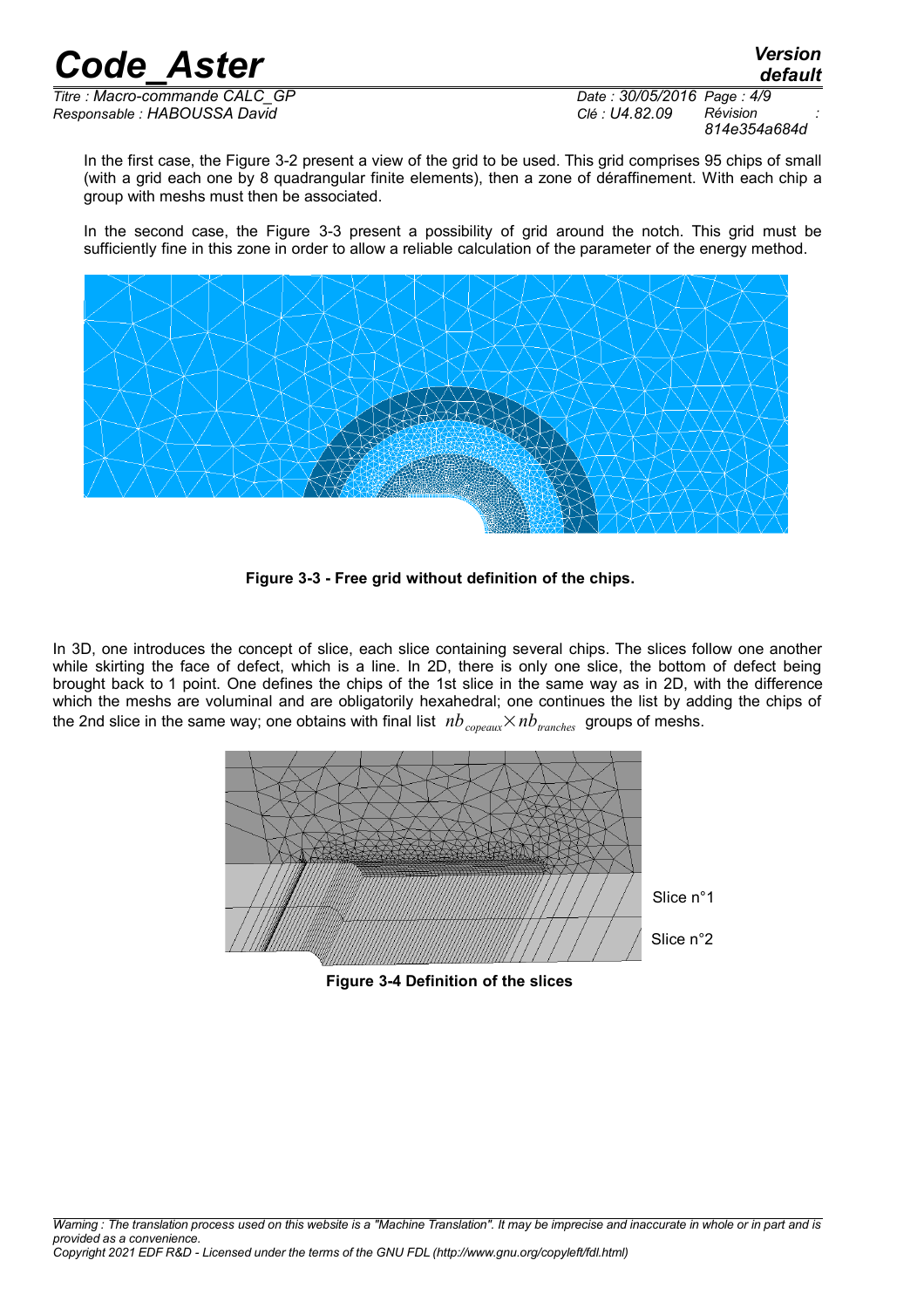*Titre : Macro-commande CALC\_GP Date : 30/05/2016 Page : 5/9 Responsable : HABOUSSA David Clé : U4.82.09 Révision :*

*814e354a684d*

## **4 Operands**

CALC\_GP is an macro-order and thus calls in-house other orders of *Code\_Aster*. Most keywords are transmitted such as they are to the other orders. One will indicate thereafter in which (S) order (S) the keywords are used.

### **4.1 Operand RESULT**

 $\triangle$  RESULT  $=$  resumeca,  $[result]$ 

Indicate the result of the thermomechanical calculation for which one calculates the parameter  $|G_P|$ . Used by POST ELEM and CALC CHAMP.

## **4.2 Operand LIST\_INST**

◆ LIST INST = moment, [l\_R]

List of moments to which the parameter will be calculated.

**Caution** : the sizes from which the parameter  $G_P$  is calculated being nonlinear, no temporal extrapolation is not allowed; if one moment is specified, this one must be part of the list of moments of filing of thermomechanical calculation.

Used by POST ELEM, CREA CHAMP and CALC CHAMP.

### **4.3 Operand PRECISION**

 $\Diamond$  PRECISION = /prec, [R] /1E-6 [DEFECT]

Precision to which the list of moments must be considered.

### **4.4 Operand CRITERION**

|  | $\Diamond$ CRITERION = / 'ABSOLUTE' | [DEFECT] |
|--|-------------------------------------|----------|
|  | / 'RELATIVE'                        |          |

Indicate LE standard of precision for the determination of the list of moments.

## **4.5 Operand GP\_MAX**

 $\Diamond$  GPMAX =  $CO$  ('TABGPMAX') [CO]

Indicate if the user wishes to obtain as a result one second table, restriction of the obligatory complete table containing only the line of the place of the maximum of the parameter  $\;G_P\;$  for each moment of calculation.

## **4.6 Operand TRANCHE\_2D**

 $\Diamond$  TRANCHE 2D = F (

*Warning : The translation process used on this website is a "Machine Translation". It may be imprecise and inaccurate in whole or in part and is provided as a convenience. Copyright 2021 EDF R&D - Licensed under the terms of the GNU FDL (http://www.gnu.org/copyleft/fdl.html)*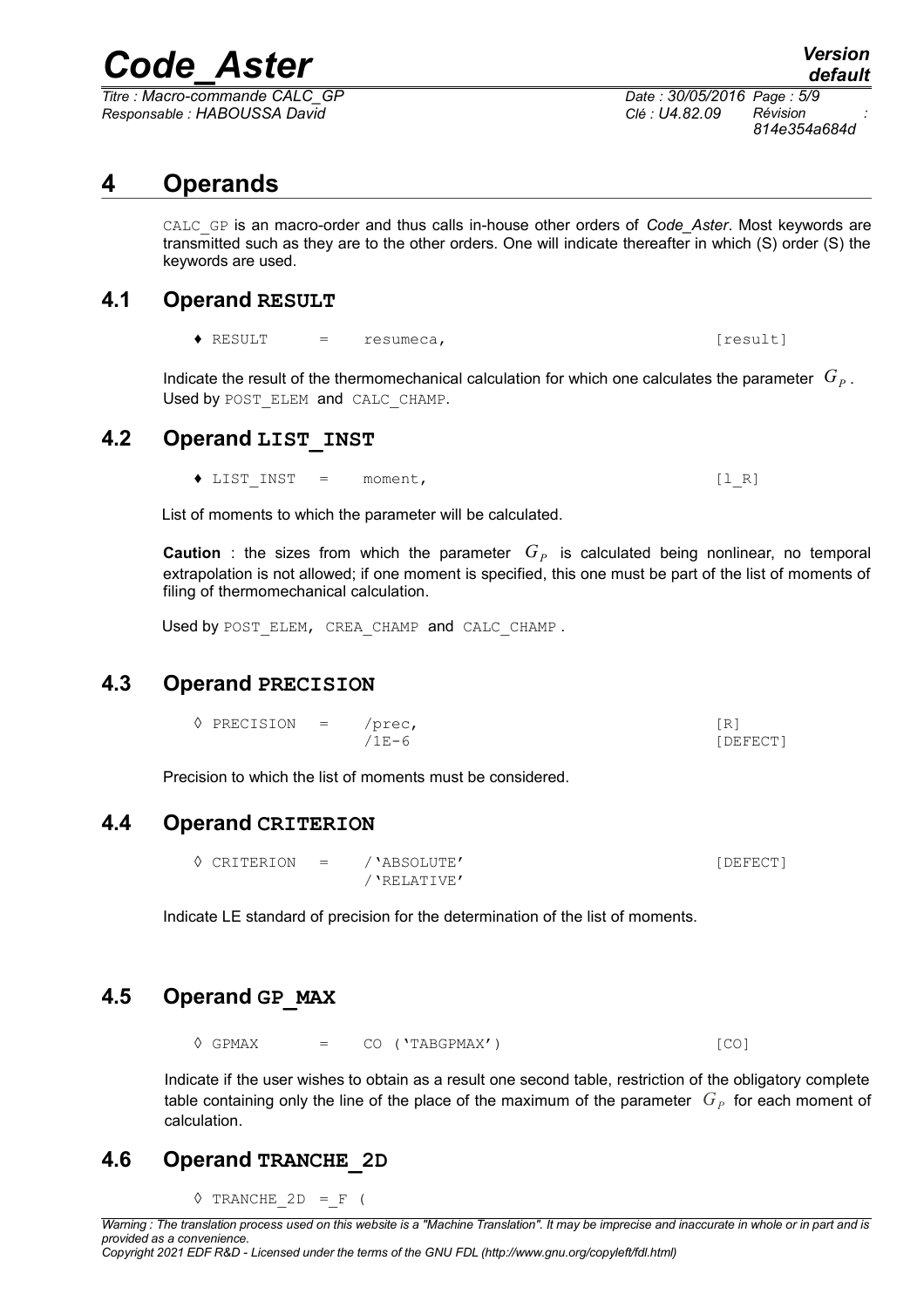*default*

*Titre : Macro-commande CALC\_GP Date : 30/05/2016 Page : 6/9 Responsable : HABOUSSA David Clé : U4.82.09 Révision :*

|                            | uciauit      |  |
|----------------------------|--------------|--|
| Date: 30/05/2016 Page: 6/9 |              |  |
| Clé : U4.82.09             | Révision     |  |
|                            | 814e354a684d |  |
|                            |              |  |

| $#SI$ ZONE MAIL = 'YES':<br>$\bullet$ GROUP MA = $l_g$ roup<br>$\bullet$ SIZE | $=$ 1 taille                | [l group ma]<br>[1 R] |
|-------------------------------------------------------------------------------|-----------------------------|-----------------------|
| #SI ZONE MAIL = 'NOT':                                                        |                             |                       |
| $\bullet$ SIZE = size [R]                                                     |                             |                       |
| $\blacklozenge$ CENTER                                                        | = center                    | [R, R, R]             |
| $\blacklozenge$ RAY                                                           | $=$ $R$                     | [R]                   |
| $\blacklozenge$ ANGLE                                                         | $=$ $\theta$                | [R]                   |
| $\blacklozenge$ NB ZONE                                                       | $= N$                       | $[1]$                 |
|                                                                               | CHAMP VISU = $CO (YFIELD')$ | [CO]                  |

Indicate the whole of the geometrical parameters necessary to calculation energy parameter.

#### **4.6.1 Keyword ZONE\_MAIL**

| $\triangleleft$ ZONE MAIL |  | $=$ / 'NOT' |
|---------------------------|--|-------------|
|                           |  | $=$ / 'YES' |

 $\triangle$  ZONE MAIL = /'NOT'

 $=$  / 'YES'

Indicate if the grid represents the geometry of the zones of chips. So 'YES', one is in the case of a grid such as on the Figure [3-2.](#page-2-1)

#### **4.6.2 Case ZONE\_MAIL = 'YES'**

#### **4.6.2.1 Keyword GROUP\_MA**

• GROUP MA = l\_group = compasses = l\_group = l\_group = l\_group = l\_group = l\_group = l\_group = l\_group = l\_group = l\_group = l\_group = l\_group = l\_group = l\_group = l\_group = l\_group = l\_group = l\_group = l\_group = l\_group

List of the groups of meshs on which calculations will be carried out. Each group of meshs must correspond to a zone of chips.

Used by POST ELEM.

#### **4.6.2.2 Keyword SIZE**

 $\bullet$  SIZE = 1 taille [1 R]

List of sizes of the zones. This list must be same size as the list of the groups of mesh.

#### **4.6.3 Case ZONE\_MAIL = 'NOT'**

In this case, a geometrical zone of calculation is built by the macro one. The following parameters make it possible to define it. The Figure [4-1](#page-6-0) present the parameters of definition of these zones; it represents a notch of center  $|C_{_{ent}}|$ , of  $|$ ray  $|R|$  ; the third zone  $|C_{_3}|l|$  of length  $|3{\times}l_C|$  is hatched.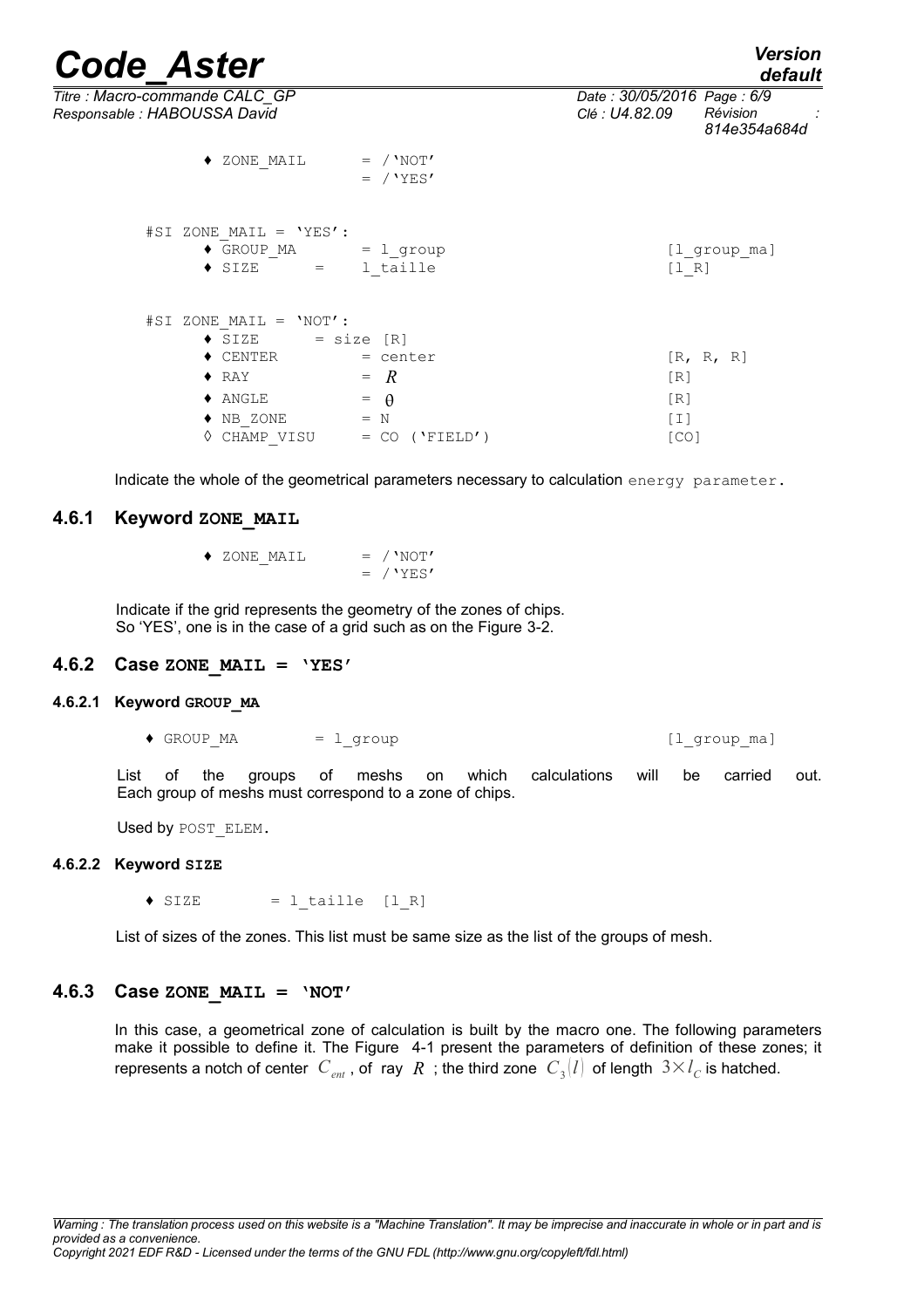

<span id="page-6-0"></span> **Figure 4-1 - Geometrical definition of the zones in the case nonwith a grid.**

#### **4.6.3.1 Keyword SIZE**

 $\bullet$  SIZE  $l_C$  $[R]$ 

Increment of the size of the zones. The zone N is thus of size  $n \times l_C$ .

Used by FORMULA.

#### **4.6.3.2 Keyword CENTER**

 $\bullet$  CENTER  $=$  center  $[R, R, R]$ 

Indicate the coordinates of the center of the notch  $C_{ent}$  in the total reference mark.

Used by FORMULA.

#### **4.6.3.3 Keyword RAY**

 $\bullet$  RAY =  $R$  [R]

Indicate the ray of the notch.

Used by FORMULA.

#### **4.6.3.4 Keyword ANGLE**

 $\bullet$  ANGLE  $= \theta$  [R]

Indicate the angle formed between the direction of the notch and the axis  $\vec{X}$  total reference mark. The angle must be given in degrees and measured in the trigonometrical direction.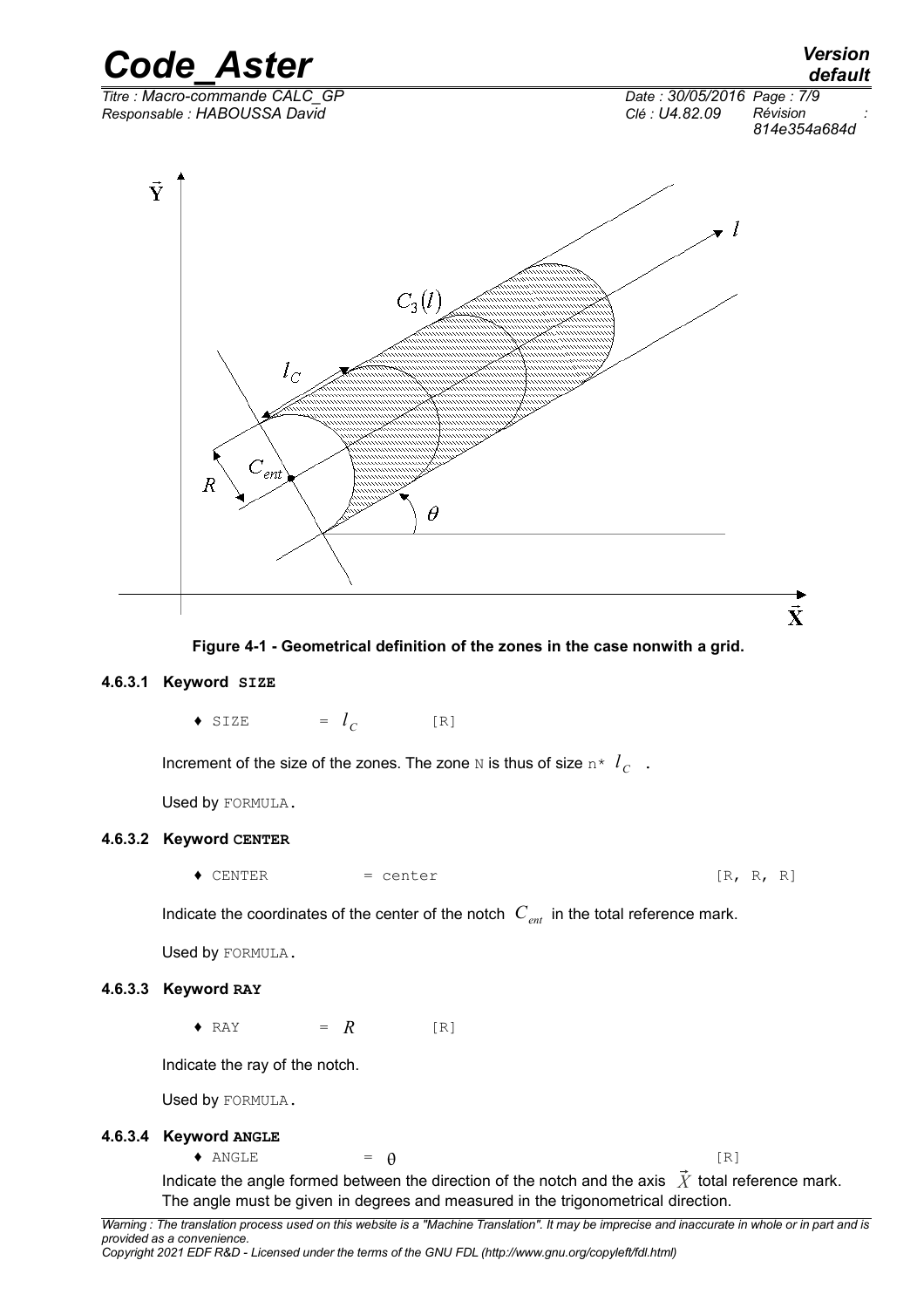| <b>Code Aster</b>                                               |                                              | <b>Version</b><br>default |
|-----------------------------------------------------------------|----------------------------------------------|---------------------------|
| Titre : Macro-commande CALC GP<br>Responsable: HABOUSSA David   | Date: 30/05/2016 Page: 8/9<br>Clé : U4.82.09 | Révision<br>814e354a684d  |
| Used by FORMULA                                                 |                                              |                           |
| 4.6.3.5 Keyword NB ZONE                                         |                                              |                           |
| NB ZONE<br>$= N$<br>٠                                           | [I]                                          |                           |
| Indicate the number of zones (chips) considered in calculation. |                                              |                           |
| 4.6.3.6 Keyword CHAMP VISU                                      |                                              |                           |

 $\Diamond$  CHAMP VISU = CO ('FIELD') [CO]

If the user wishes it, it can ask for the exit of a field the points of Gauss representing the chips. The value of this field is 1 in the zone of chip and 0 elsewhere. The Figure [4-2](#page-7-0) present a visualization of this field for the grid presented of Figure [3-3.](#page-3-0)



<span id="page-7-0"></span>**Figure 4-2 - Field of visualization of the chips.**

## **4.7 Operand TRANCHE\_3D**

 $\Diamond$  TRANCHE 3D = F (  $\bullet$  GROUP\_MA =  $l$ \_group  $[1$ \_group\_ma]  $\rightarrow$ 

#### **4.7.1 Keyword GROUP\_MA**

 $\bullet$  GROUP MA = l\_group  $[1]$  group ma]

List of the groups of meshs on which calculations will be carried out. Each group of meshs must correspond to a zone of chips. Each list of group of meshs corresponds to a given slice; the groups of meshs to the interor of each list must correspond to the chips and be ordered nearer to the bottom of defect to most distant.

Used by POST ELEM.